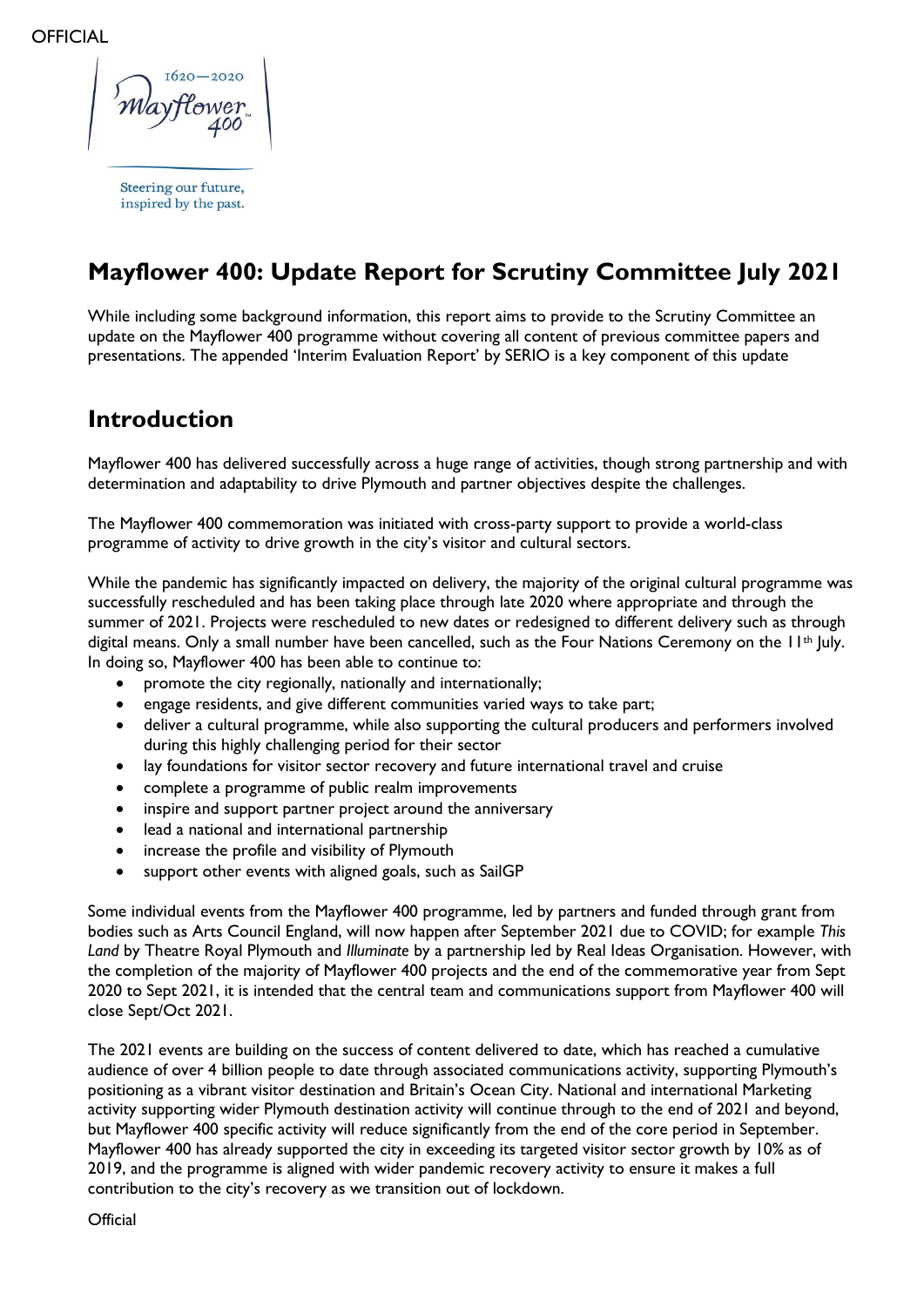Steering our future, inspired by the past.

## **Background**

The Mayflower 400 commemoration was conceived as:

- a basis for a cultural & heritage programming for Plymouth
- a national and international partnership led by Plymouth

Commitment was made by Mayflower 400 in Plymouth and across the partnership to reflect on the history in a complete, accurate and inclusive way. In particular, a commitment was made to working in partnership with Wampanoag partners.

In addition, Plymouth established specific aims for Mayflower 400 for the city.

#### **Plymouth Mayflower 400 Aims:**

- **Plymouth perception**: To showcase Plymouth internationally, nationally and locally to drive visibility and engagement with the Plymouth city brand
- **Residents engagement**: To increase pride and aspiration in Plymouth through the Mayflower 400 programme locally and internationally to make 2020 'our year' for Plymouth
- **Physical space & experience**: To catalyse improvements to the public realm and infrastructure, transforming residents and visitor's experience of Plymouth
- **Improved offer, service & welcome**: To increase the offer, service and welcome to visitors, and increase the number of national and international visitors through 2020 and afterwards

## **The Mayflower 400 Partnership**

Plymouth was formally designated as the lead partner for the UK by central government, successfully coordinating a range of activities nationally including the creation of coherent branding, the delivery of multiple successful funding applications and the alignment of events such as Illuminate. Furthermore, Plymouth has provided leadership in promoting a coherent international approach to Mayflower 400.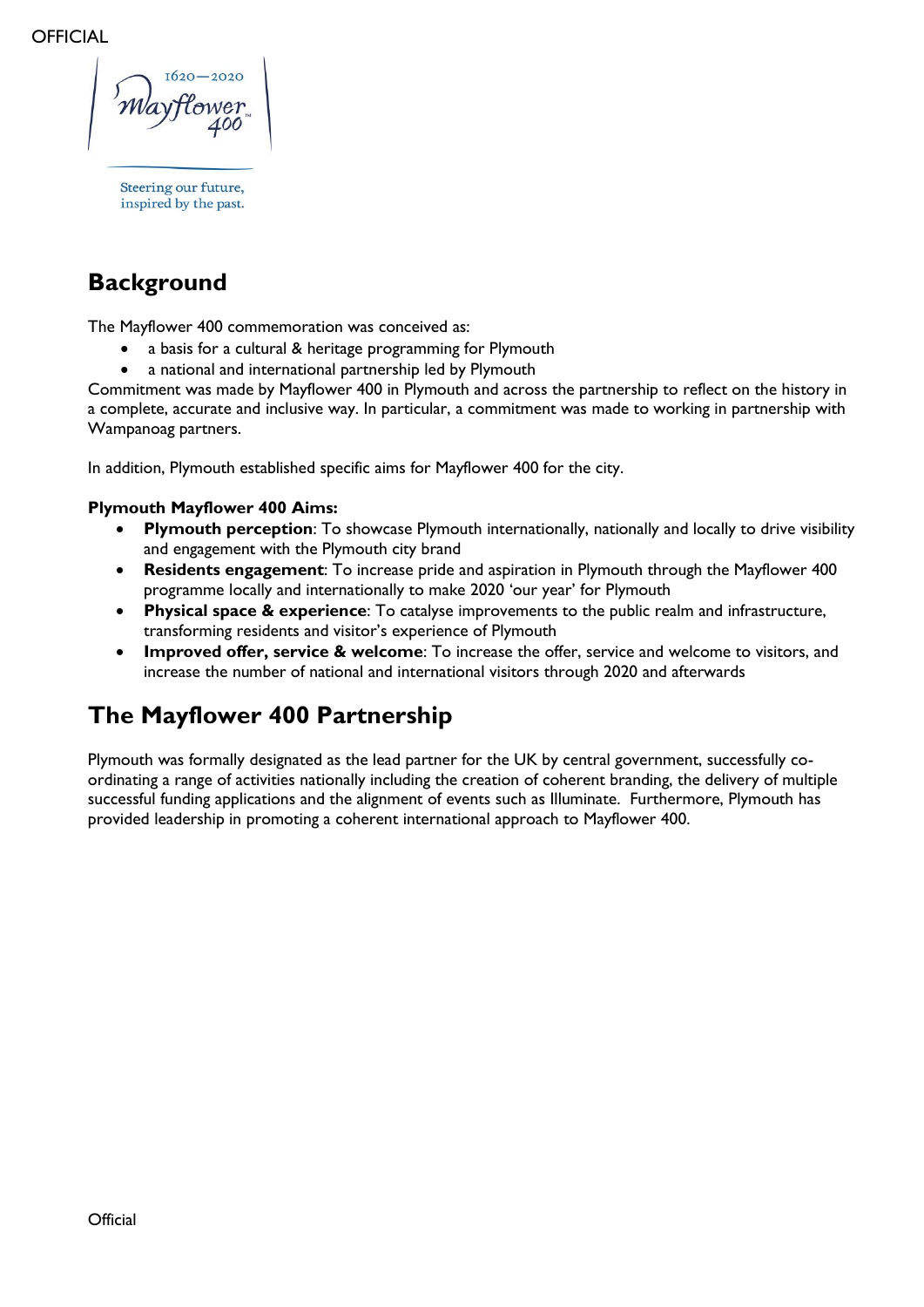$1620 - 2020$ tower .00

Steering our future, inspired by the past.



**Governance**

Strategic leadership for Plymouth's Mayflower 400 programme is provided through the Destination Plymouth framework, with Adrian Vinken OBE chairing the DP board. The board directors and invitees are:

| Adrian Vinken             | Chairperson, Director, and Chief Executive Theatre Royal Plymouth |
|---------------------------|-------------------------------------------------------------------|
| <b>Cllr Nick Kelly</b>    | Director and Leader, PCC                                          |
| <b>Richard Stevens</b>    | Director, MD of Citybus                                           |
| Nigel Godefroy            | Director, Chair of Plymouth City Centre Company                   |
| <b>Cdre Peter Coulson</b> | Director, Naval Base Commander, Devonport                         |
| Judith Petts              | Director, Vice Chancellor Plymouth University                     |
| <b>Charles Hackett</b>    | Chief Executive, Mayflower 400                                    |
| <b>Tracey Lee</b>         | Observer, Chief Executive, PCC                                    |
| David Draffan             | Observer, Assistant Director for Economic Development, PCC        |
| Amanda Lumley             | Observer, Executive Director, Destination Plymouth                |
| Hannah Harris             | Observer, Chief Executive, Plymouth Culture                       |

An operational programme board sits under this, comprising of project leads and key partners including Plymouth City Centre Company and Plymouth Waterfront Partnership. Project leads carry responsibility for delivering their own project boards incorporating relevant stakeholders.

Adrian Vinken also acts as the chair for the national Compact Partnership, with lead representatives from each UK destination meeting on a quarterly basis to progress the national programme.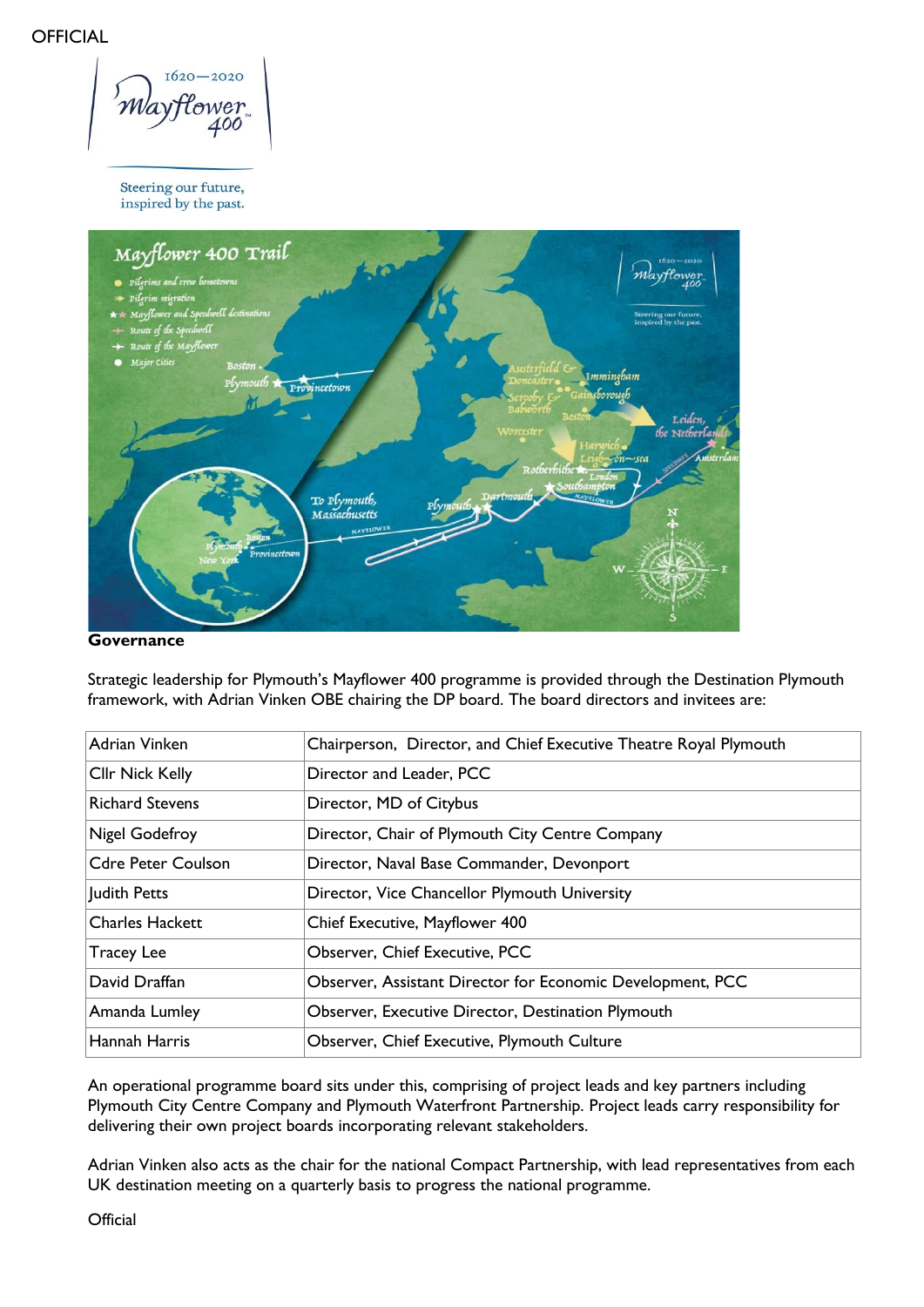Steering our future, inspired by the past.

# **Funding**

The Mayflower 400 programme has been successful in using the commemoration to secure commercial and grant funding; headline figures include:

- From Plymouth City Council's revenue commitment of £2.25m and BID funding of £300k, the programme has successfully leveraged a further c£10.5m through grant funding and sponsorship to date, supporting the commemoration programme, communications and creative industries legacy
- From the Council's Mayflower specific capital commitment of £5m, the programme has successfully leveraging a further  $£1.1m$  to date through grant funding
- The 'Pilgrim public realm fund' of  $£1.5m$  from PCC has been used during the period to complete essential and highlight works. This activity has supported significant in-kind support from the construction industry through the Road to Mayflower projects
- Additionally, Arts Council England has committed £16m into Plymouth core arts and culture capacity over 5 years, to go through the Mayflower 400 2020 year
- Over £500k of in-kind support has been generated from city partners, including contributions from Plymouth Argyle, Applied Automation and Devon and Cornwall Rail Partnership, who have created a dedicated Mayflower 400 website to support movement across the national Mayflower partnership

## **Plymouth Programme Delivery**

The attached Interim Evaluation Report, prepared by SERIO at the University of Plymouth, provides an overview of the Plymouth delivery within the Mayflower 400 programme. Data for the report were taken to October 2020 and the report initially shared Jan-Feb'21.

Some highlights are given below, but the Scrutiny Committee are requested to review the Interim Evaluation Report to understand the impact and legacy that has already been achieved.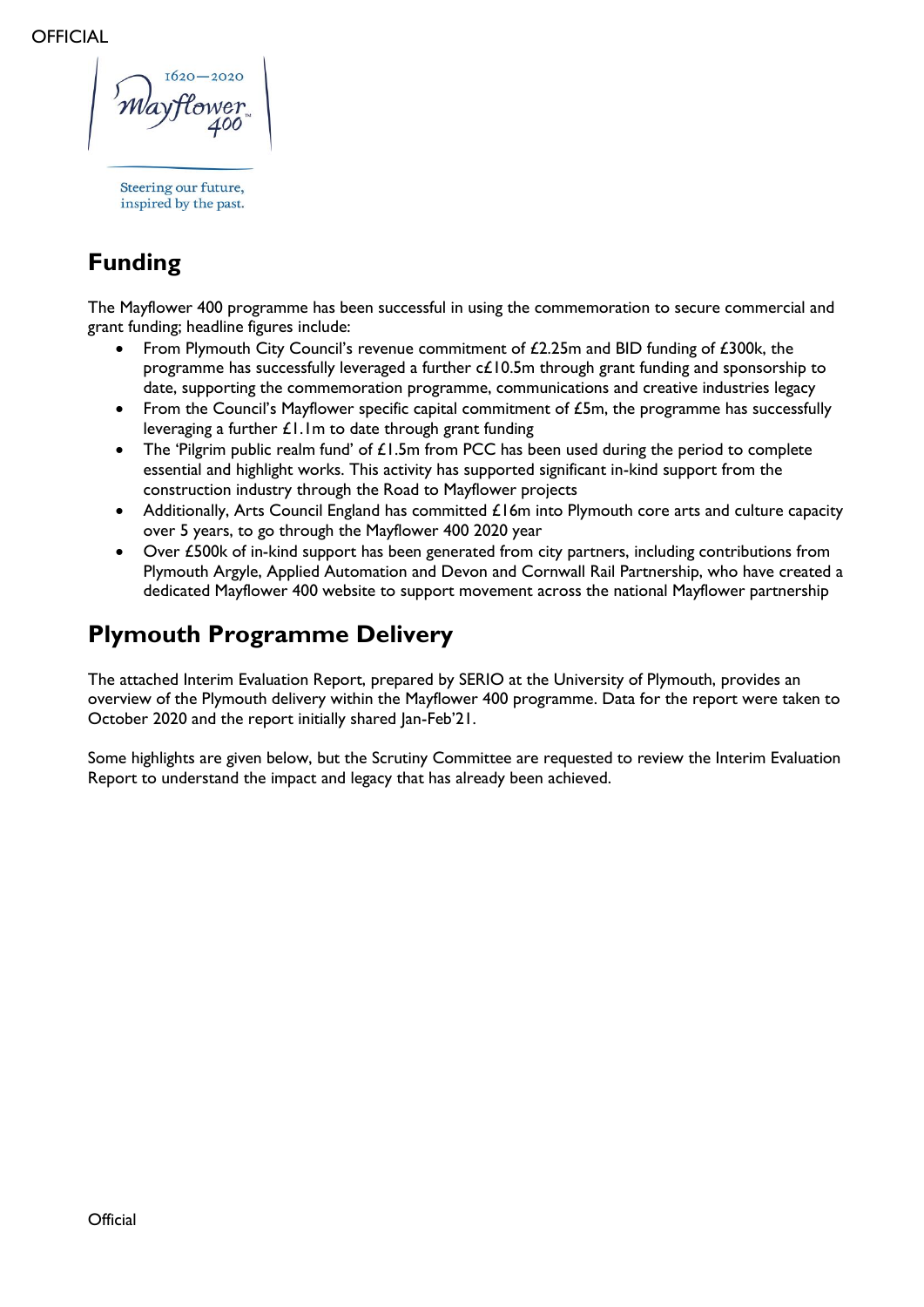$1620 - 2020$ *MayHower* 400

Steering our future, inspired by the past.



**Activities in 2021**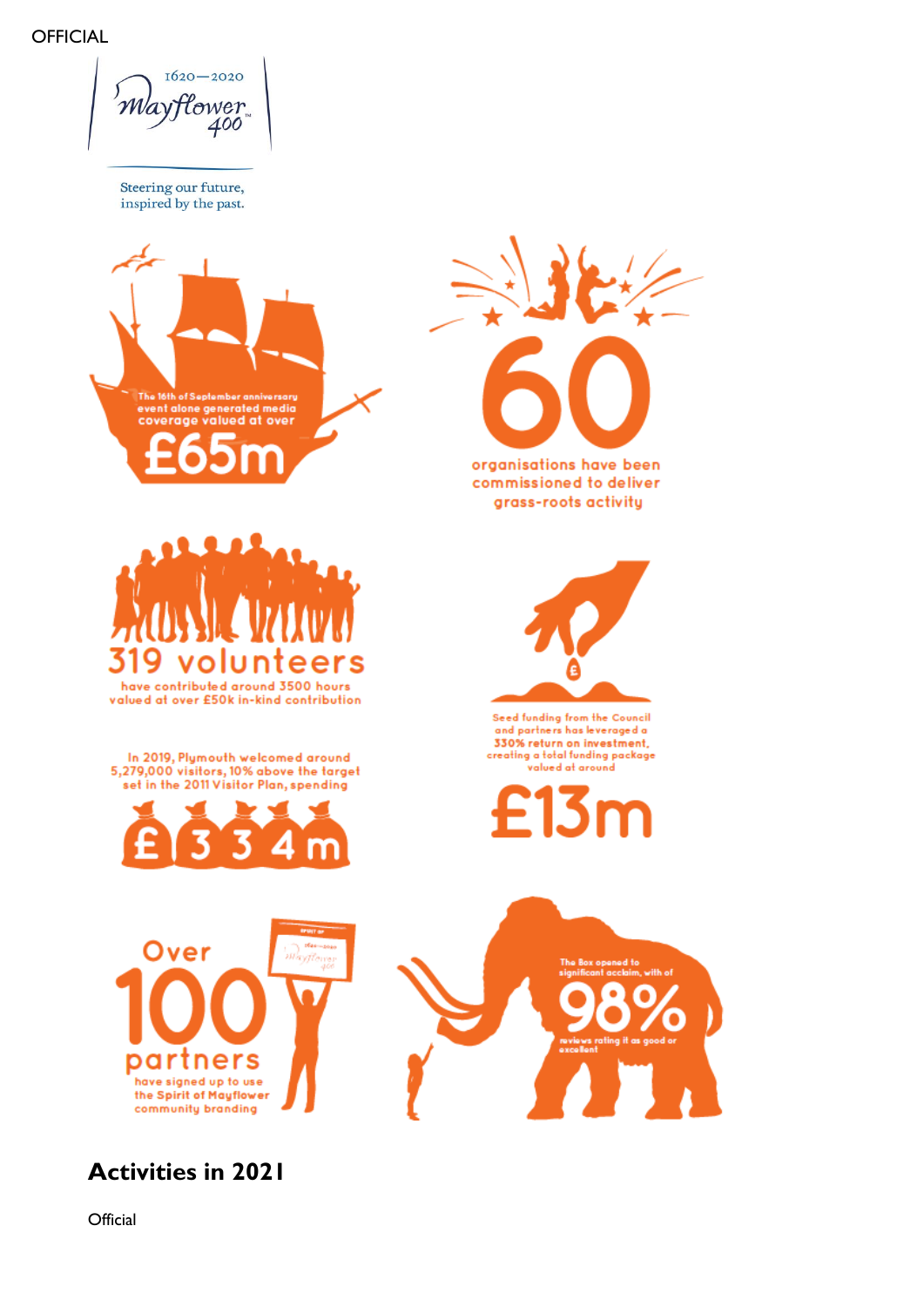This events programme is supported by significant community engagement activity, including:

- Over 300 volunteers have been recruited to date, contributing around 3500 hours to a range of events. Volunteer management capacity has now been embedded within the Council's Strategic Cooperative Commissioning department. Funding from the Mayflower 400 programme has also supported wider city capacity, including the Our Plymouth initiative and associated digital framework
- Over 50 community projects are have been or are scheduled to be delivered through the Mayflower Community Sparks workstream; this includes activity ranging from street parties and festivals through art and lecture series, all led by local people
- The Road to Mayflower project, which has delivered works valued at over £300k for the city through the mobilisation of partners from the construction industry

#### **Key Events & Activities in 2021**

**Settlement:** An Indigenous Digital World Wide Occupation **– Summer 2020 to Spring 2021:** Conceived as a month long Indigenous led encampment in Central Park, Plymouth, UK, Settlement was to take place in summer 2020. In the face of the pandemic, the project was reimagined as an innovative year-long digital occupation. Participating artists adapted their projects as a succession of online artworks, performances, artist discussions, social engagement and films, inviting a global audience to have meaningful engagements with the Indigenous people of North America and the Pacific

**'Mayflower: Legend & Legacy' exhibition** – 25 Sept 2020 to 02 Jan 2022: Featuring more than 300 objects drawn from museum, library and archive collections across the UK, USA and The Netherlands, Mayflower 400: Legend and Legacy is an epic journal of survival, imagination and 400 years of America. The exhibition has been created in partnership with the Wampanoag Advisory Committee and Plymouth 400 programme in Massachusetts and uses objects, images and ideas to explore early English attempts to colonise America, and acknowledge conflict with Native America and the impact of colonisation on the indigenous population. This exhibitions has received top reviews from critics and media, and has been extended until January 2022

**Beyond Face presented 'The Elephant in the Room'** – April 2021: The Elephant in the Room isn't a story about a ship, or a journey to another land. This is a story about today and 6 characters who are still experiencing the impact of our colonial history, in cities that have only just begun to speak about their complex past. Throughout the film, these characters are met with denial, reluctance, avoidance, ignorance and ultimately silence, as they figure out how to be seen and heard in a system that was never built for them. This film theatre was aired in April 2021, with live audience discussions; it will be shown again at future dates and film festivals

**Wampum: Stories from the Shells of Native America – 01 May to 11 July 2021: this nationally**touring exhibition, led by Wampanoag cultural leaders with The Box comes to Plymouth to mark 400 years since the Mayflower voyage. Wampum belts are stories of communities and culture, and this unique display features work and materials from Native American artists and the British Museum

**400: A Comedy by Le Navet Bete – 16 June to 04 July 2021:** Plymouth favourites Le Navet Bete have teamed-up with renowned comedy writer Tony Hawks to reflect on the themes of the Mayflower 400 commemoration through a unique combination of comedy and allegory

**Marine Tech Expo – 12 July to 13 July 2021:** Initiated using Mayflower 400 funding, in 2021 Plymouth is hosting its third Marine Tech Expo, designed to demonstrate the South Coast's marine credentials to the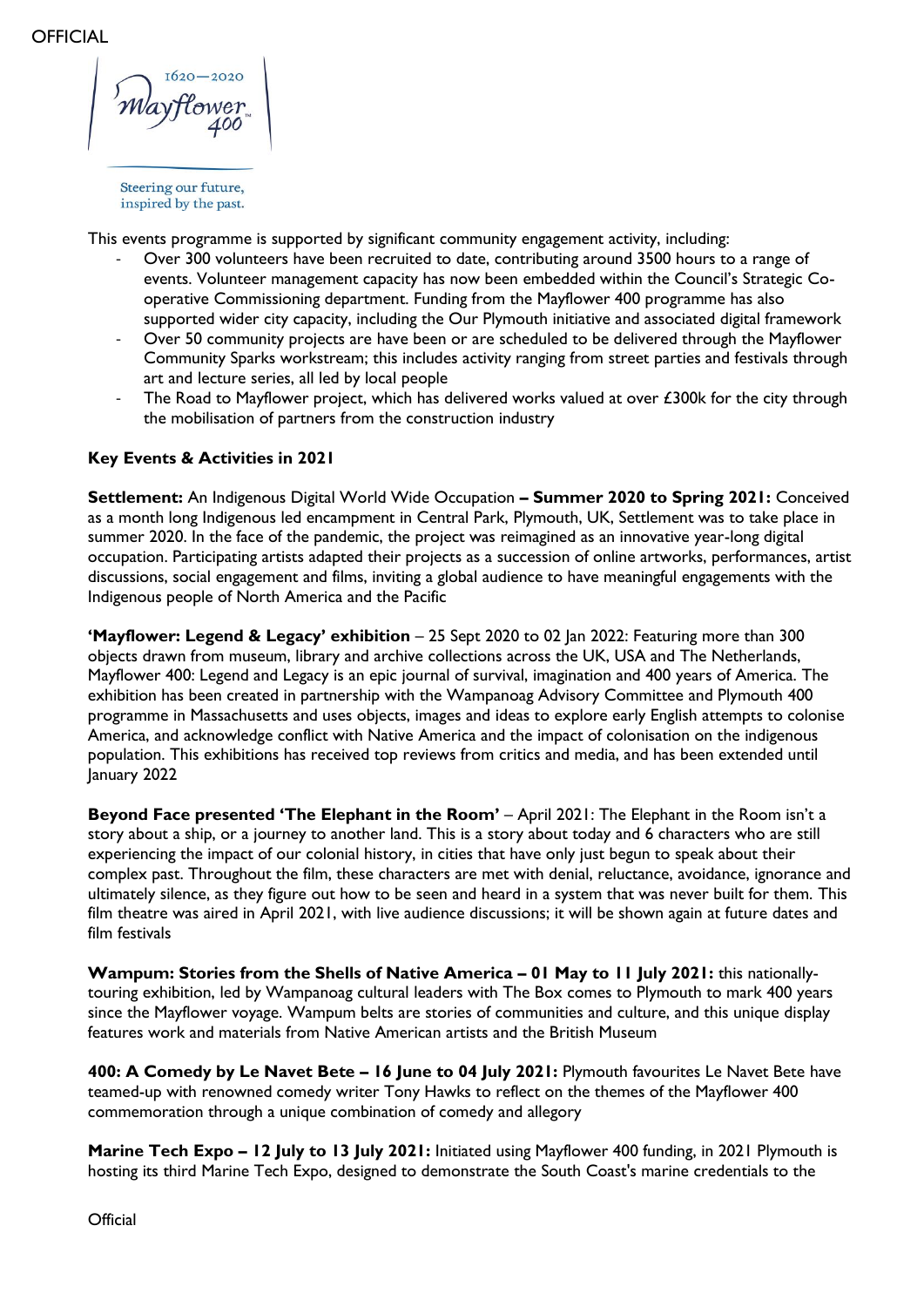world, aligning with the Mayflower 400 commemorations and world-famous SailGP event. The event will bring together the decision makers, innovators and enterprises involved in the latest advances in marine technology

**SailGP – 17 and 18 July 2021:** one of the world's most impressive sail racing events, SailGP, will stop in Plymouth in 2021, following the season opening events in Bermuda and Taranto, Italy. SailGP features eight national teams made up of the sport's top athletes including Britain's own Sir Ben Ainslie, the world's most successful Olympic sailor, who will lead the Great Britain team. The high-speed, adrenaline-filled racing will take place on Plymouth Sound each day, alongside onshore activity throughout the afternoon in the race village where you can watch the action "close-up" on big screens while looking out over the racecourse from the Hoe.

**The Hatchling – 14-15 August 2021: t**his August, theatre-makers Trigger will stage The Hatchling, an extraordinary outdoor performance bringing a worldwide myth to life. A giant puppet in the form of a dragon will appear in Plymouth and roam through the city, exploring its new surroundings and interacting with the public. The Hatchling, which stands at over 6.5m tall, is the largest-ever puppet to be solely human-operated. It is constructed from super lightweight carbon fibre weighing less than a piece of hand luggage, allowing it to be operated by a team of 36 puppeteers working in rotation in groups of 15. Upon hatching the dragon will explore her environment, stopping traffic as her curiosity takes her through the city and she meets members of the public. At sunset on Sunday 15 August, she will undertake a miraculous metamorphosis into a kite, unfolding her wings spanning over 20m. Flying from a clifftop, she will soar into the sky and across the sea in a once-in-a-lifetime spectacle for a live audience.

For more information visit [www.thehatchling.co.uk](https://www.thehatchling.co.uk/) 

**Illuminate – November 2021:** Illuminate will take place in November and, though this is now after the end of the Mayflower 400 commemorative programme, it is still an important part of Plymouth's highlights calendar in 2021.

**This Land – 2022:** a production by Theatre Royal Plymouth and the Wampanoag, *This Land* will be a truly remarkable performance of the Mayflower's voyage, involving 2,000 people on both sides of the Atlantic to create an inspiring production at the Theatre Royal Plymouth. Members from the Wampanoag Tribe and residents of Plymouth, Massachusetts join their counterparts from Plymouth, UK, to perform the Mayflower story from multiple viewpoints with music from global folk artist Seth Lakeman.

## **Capital Projects**

Plymouth City Council has invested over £6.5m, plus match from partners, in capital activity in support of the programme, helping transform key public realm spaces and creating new visitor attractions that will provide a major boost to the city's visitor sector and resident experience. This investment has delivered:

- Plymouth has led the creation of the national Mayflower Trail, connecting 11 UK locations, creating a joined-up trail to attract US visitors and to create a flow through to Plymouth
- The installation of new heritage trails, associated IT infrastructure and public art that explore Plymouth's exceptional maritime heritage
- The restoration of the Elizabethan House, which will be relaunched as a visitor attraction in Summer 2021
- Major works around the Barbican and Waterfront, including new art work, lighting of key spaces and improved access to facilities. In total over 10,000 square meters of road have been resurfaced, and repairs have been completed to around 4,500 square meters of cobbles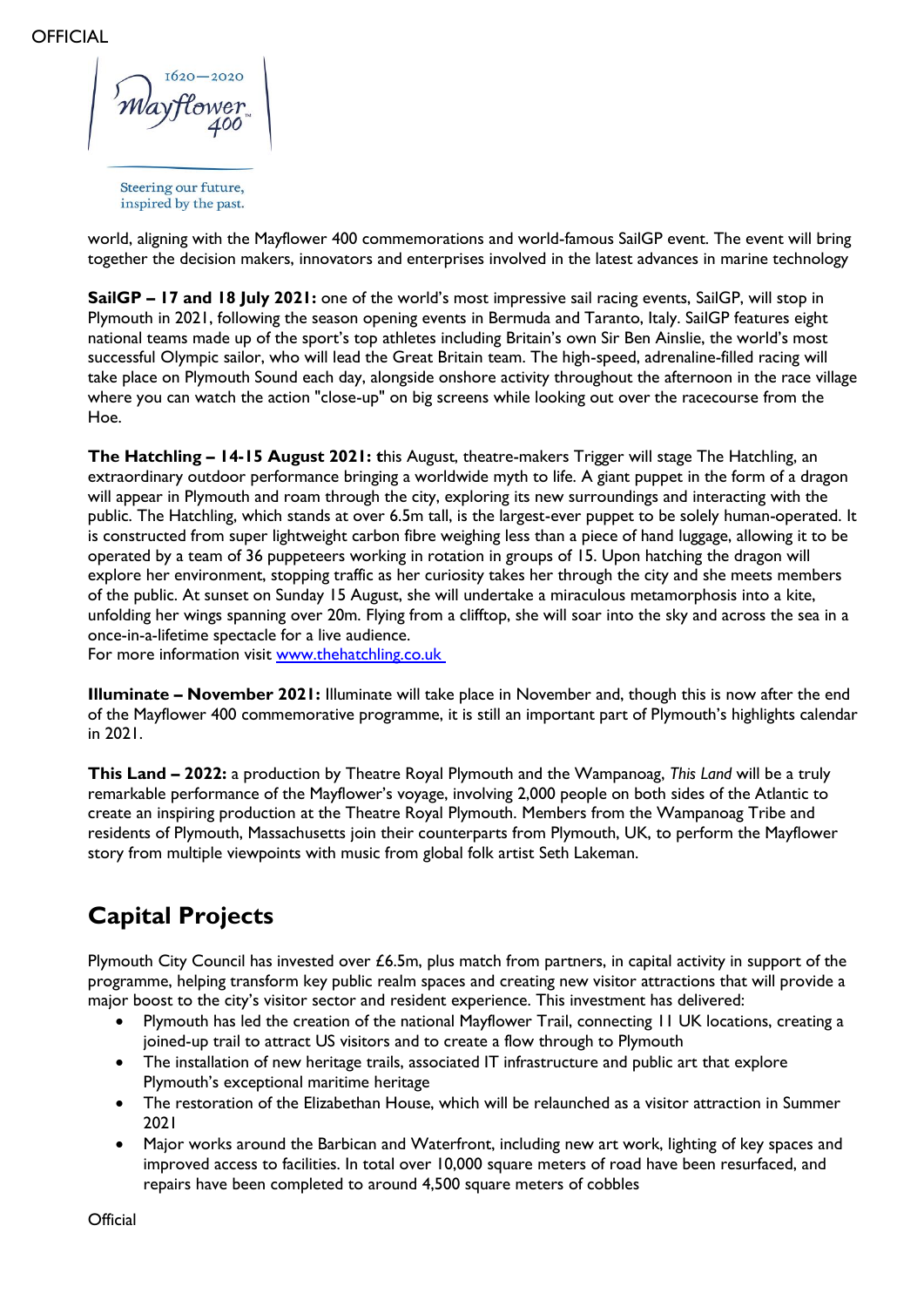$-2020$ 

- New bins around the city centre and waterfront, introducing recycling capability across these areas
- A major uplift to the Hoe, including works to the Peace Garden, Clock Tower Garden and West Hoe Park. As part of these works, the Welcome to Plymouth sign on the Hoe will be re-installed using sustainable materials; residents have been engaged throughout this process with a view to enabling their enhanced involvement in the maintenance of public realm spaces as a legacy output
- New signage on the A38, ensuring that Plymouth's visitor assets are properly promoted. This has been augmented by a full uplift of Plymouth highway signage, providing better direction across all city routes
- The restoration of Phoenix Wharf; as well as improving the look of the Barbican this has delivered a new commercial income stream to the Council
- The restoration of the Mayflower Steps and stabilisation works to West Pier, ensuring these assets are fit for purpose both for residents and visitors

### **iMayflower**

The Mayflower 400 programme is a core element of the £3.5m iMayflower project, funded through the Cultural Development Fund to promote creative industry activity across the city. As well as supporting events and marketing for 2020/21, this will promote opportunities for creative organisations to access support from a range of institutions including the University of Plymouth, RIO's Market Hall development and Plymouth College of Art. As well as supportive positioning of Plymouth as a creative industries centre, this project provides legacy support and stimulation of the creative industries

## **Communities & Residents Activity**

Resident involvement in content creation has been a central theme in programme delivery, ensuring that events and activities have/will take place across the city and include all of the city's diverse communities. Core community workstreams include:

#### **Sports**

Plymouth Argyle Community Trust are engaging clubs and organisations across the city to create new ways for communities in Plymouth to be active and learn about their city and heritage. To date over 7000 residents have actively participated, and further activity is continuing through 2021. Headline outputs include:

- 2,500 primary school children have participated in the Sporting Voyage programme,
- 2,225 people involved in the Argyle Devon Junior and Minor League Takeover event.
- 1,400 people in the community engaged with piazza football and rugby promotional days.
- 525 women participated in the 4-week free fitness classes in partnership with Plymouth Sports Development Unit.
- 500 people involved in other activities including a family health event at the Guildhall, the annual Mayflower 400 Rugby Cup match between Dartmouth and Old Public Oaks and a series of rugby and football taster days and sessions run by local Clubs. A charity football fixture which supported fundraising for the Chestnut Appeal.
- 14,000 spectators attended the 1st January 2020 opening of the Mayflower stand at Plymouth Argyle's Home Park.
- 19 Community groups have received support through the Mayflower Sport Fund
- The Trust has supported wider activity, for example helping Hamoaze House secure funding for a new AstroTurf pitch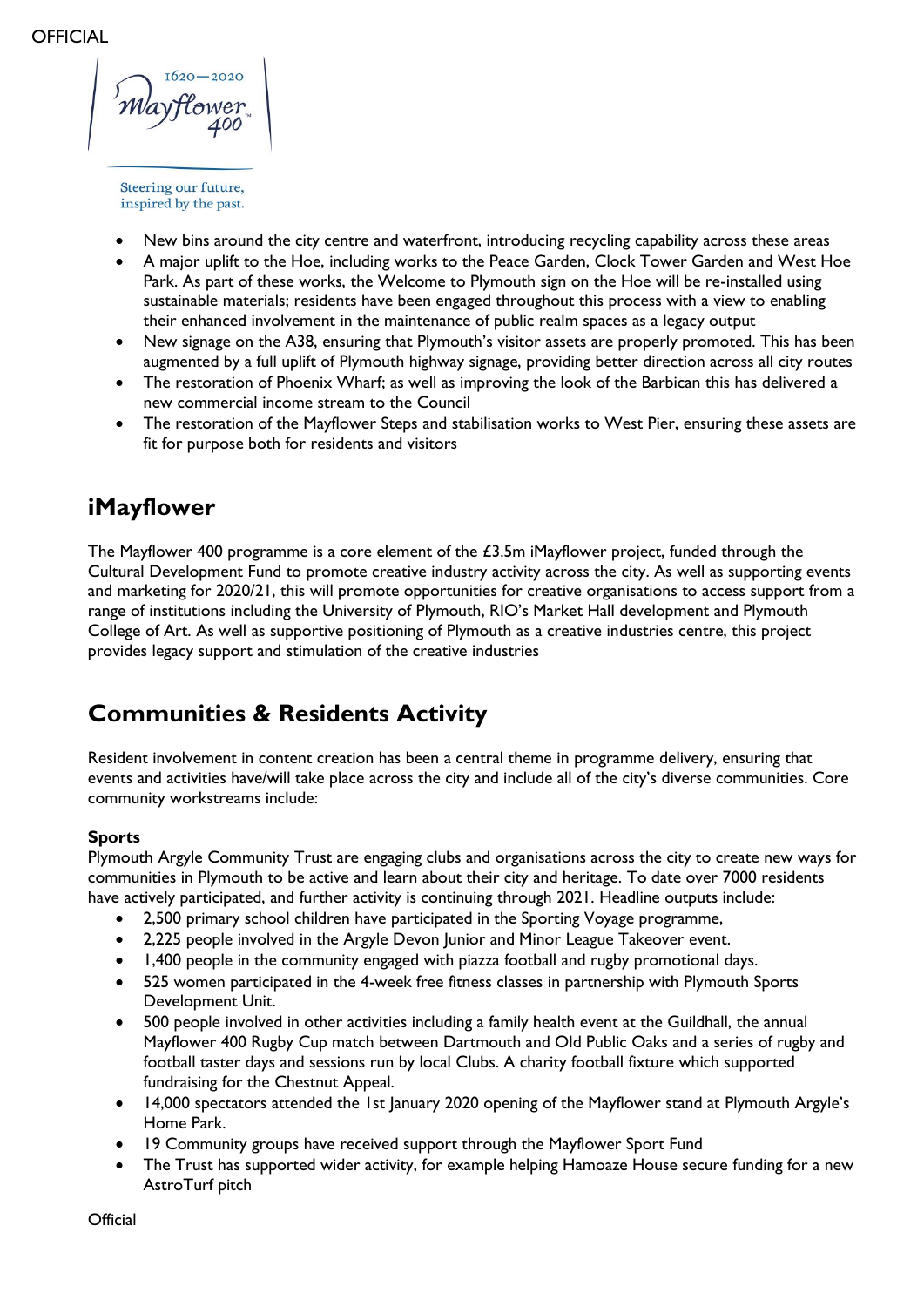Steering our future, inspired by the past.

Argyle Community Trust are in the process of delivering the Spirit of Adventure project, which has been funded through the Crowdfunder platform with a significant contribution from Cattewater Harbour Commissioners. This will provide hundreds of young people with the opportunity to experience sailing for the first time, helping connect them with their heritage as residents of Britain's Ocean City.

#### **Mayflower 400 Community Sparks Fund**

The Mayflower 400 Community Sparks fund, co-ordinated by Vital Sparks, launched in April 2018 with the aim of mobilising grass-roots community, arts and cultural activity to spread the commemoration activities within Plymouth across communities of geography, identify and interest. Despite the pandemic, of the 60 projects initially funded over 50 have either completed their proposed activity or will deliver through 2021. Highlights include:

- The Mayflower Quilt Exhibition, led by St Andrews Church. This included contributions from a huge range of local, national and international quilting groups, with the initial exhibition attracting over 1,000 visitors. The exhibition will be shown again in July 2021
- The Mayflower Brick Project, delivering a new piece of community produced public art in the vicinity of the train station
- Gdynia Way Bridge art with Polish community, part of the Road to Mayflower projects
- Plymouth Archaeological Society conference and Devon Family History genealogical conference
- Turnchapel history film project and banners
- Pink Plaques project, putting up temporary, amusing 'happened here' plaques through the city centre and waterfront
- Mosaic for Abbeyfield Society retirement home
- Festival of flags by Friends of Wyndham Square
- Hope FC's Plymouth Football Festival, with Mayflower 400 funding used to bring performers and artists to the event to help raise awareness of the Mayflower's story and associated themes of inclusion
- Selection and set up of volunteer Plymouth 'Town Criers'

#### **Schools support**

A range of content has been created for schools to help ensure all of the city's young people have a meaningful encounter with the Mayflower narrative. This includes:

- Mayflower 400 syllabus content a bespoke portfolio of Mayflower syllabus content has been created for key stages 1, 2 and 3, reaching across all subjects. This, and wider resources, are available on our website at mayflower400uk.org/education
- Thanksgiving meals in schools with associated information, delivered by CaterEd
- The Mayflower 400 Citizenship Project creating a new 'Compact' by young people which will be used by the City Youth Council and Plymouth Youth Parliament
- The Mayflower 400 Anthology collections of poetry, prose and stories from young people in Plymouth have been collated into the Mayflower 400 Anthology, with support from the University of **Plymouth**
- Katy Cawkwell's Mayflower Story Performance, funded through the Community Sparks project, has facilitated performances to over 2,000 young people in traditionally marginalised communities to enable them to understand and engage with the Mayflower's narrative
- As noted previously, Plymouth Argyle Community Trust's Sporting Voyage schools engagement programme has reached over 3,000 pupils to date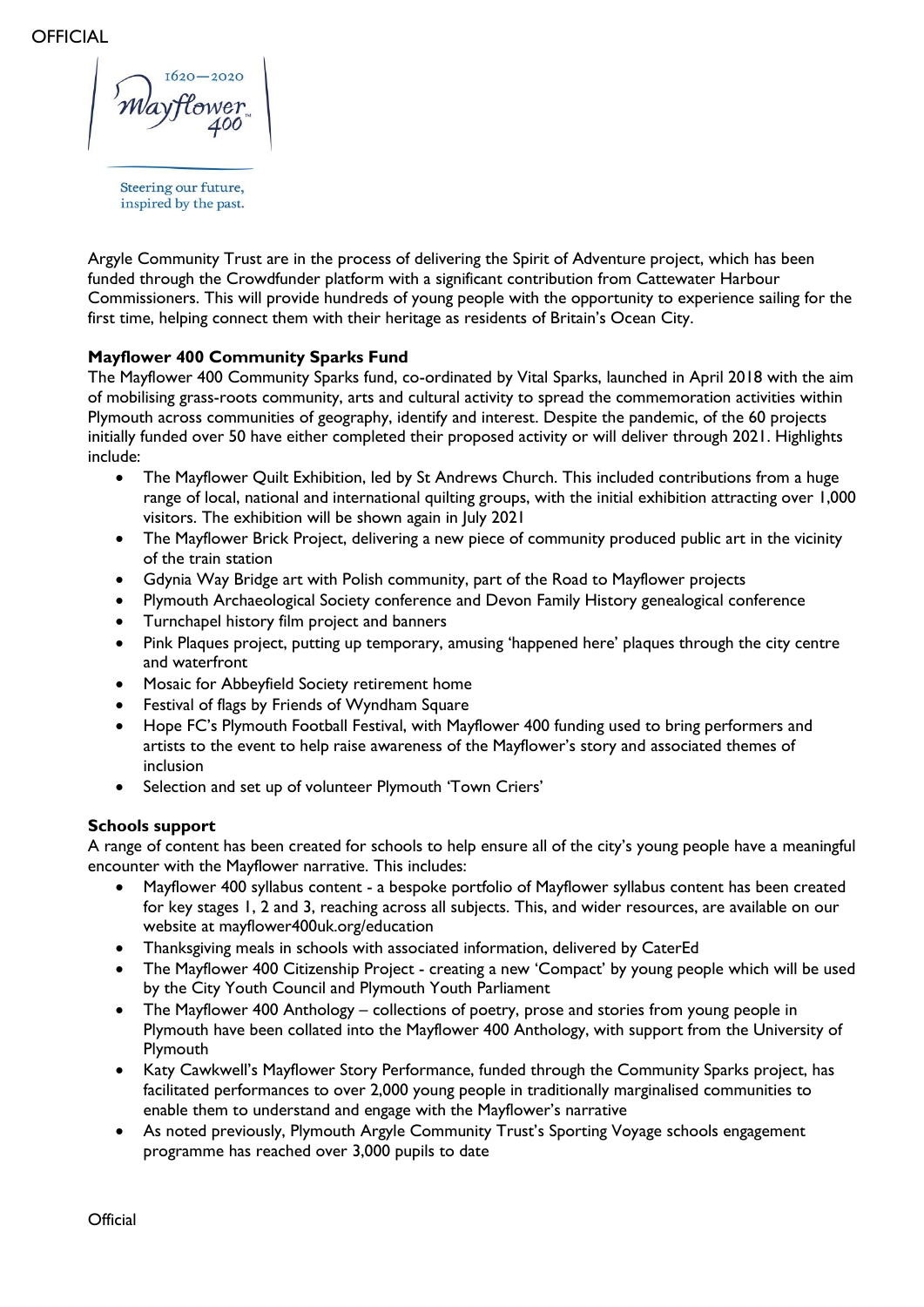# **Volunteering**

- The Mayflower 400 Volunteer workstream aimed to contribute 10,000 hours of volunteering in support of the Mayflower programme, providing an in-kind value of over £100,000. Despite the pandemic volunteers have already made a key contribution to the city's events programme, and this will continue through 2021
- To date over 300 people have attended the Mayflower Maker introductory session, contributing over 3,500 hours with an in-kind value of over £50k. This has extended beyond core Mayflower activity, for example with volunteers supporting the launch of The Box and providing all the volunteers and their coordination for the SailGP event
- Businesses such as Santander and YGS Landscaping have provided further support, for example through the 'Road to Mayflower' scheme co-ordinated by Building Plymouth
- Volunteers have supported wider promotional activity, for example attending events organised in conjunction with Devon and Cornwall Rail partnership at Paddington Station
- Plymouth Argyle Community Trust have recruited over 50 additional youth volunteers, who have played a key role at a range of events such as Illuminate

Volunteer capacity put in place through the Mayflower programme also played a key role in supporting the city's response to the pandemic, facilitating over 2,000 interactions with isolated residents, including food and medication deliveries, through the Plymouth Good Neighbours Scheme. Learning from this has been captured through the creation of a dedicated Volunteer Manager role in the Strategic Co-operative Commissioning department.

## **Media Activity**

A key success of the Mayflower programme has been the strength of media coverage generated, which has driven city visibility to local, national and international audiences:

- Between 1st September 2019 and 7th September 2020 a total of 5444 written media items relating to Mayflower 400 were published in the UK, including 152 articles in national newspapers, reaching an estimated audience of over 100m people with an estimated worth of £18,135,390
- Further data from 14th-24th September 2020 revealed over £65.4m worth of press coverage across roughly 1000 articles for the Mayflower Autonomous Ship (MAS) and Speedwell installation alone, including:
	- o From 14th-16th September 2020, there were 700 pieces of coverage/broadcasts about MAS, with a cumulative audience reach of over 4 billion, worth just over £52m; and,
	- $\circ$  18 pieces relating to Speedwell, with a cumulative audience reach of over 700 million, worth almost £9.2m
	- $\circ$  From 17th-24th September 2020, there were a further 194 pieces of coverage/broadcasts about MAS, with a cumulative audience reach of over 380 million, worth £4.2m

Through 2021, the focus of Mayflower 400 team media activity has been shifted slightly to be wider and more destination focused. This is as was always planned in Mayflower 400 to that by the end of the programme the Mayflower 400 content and the anniversary has served as a way of promoting and profiling Plymouth effectively as Britains Ocean City rather than the anniversary itself or the Mayflower 400 brand.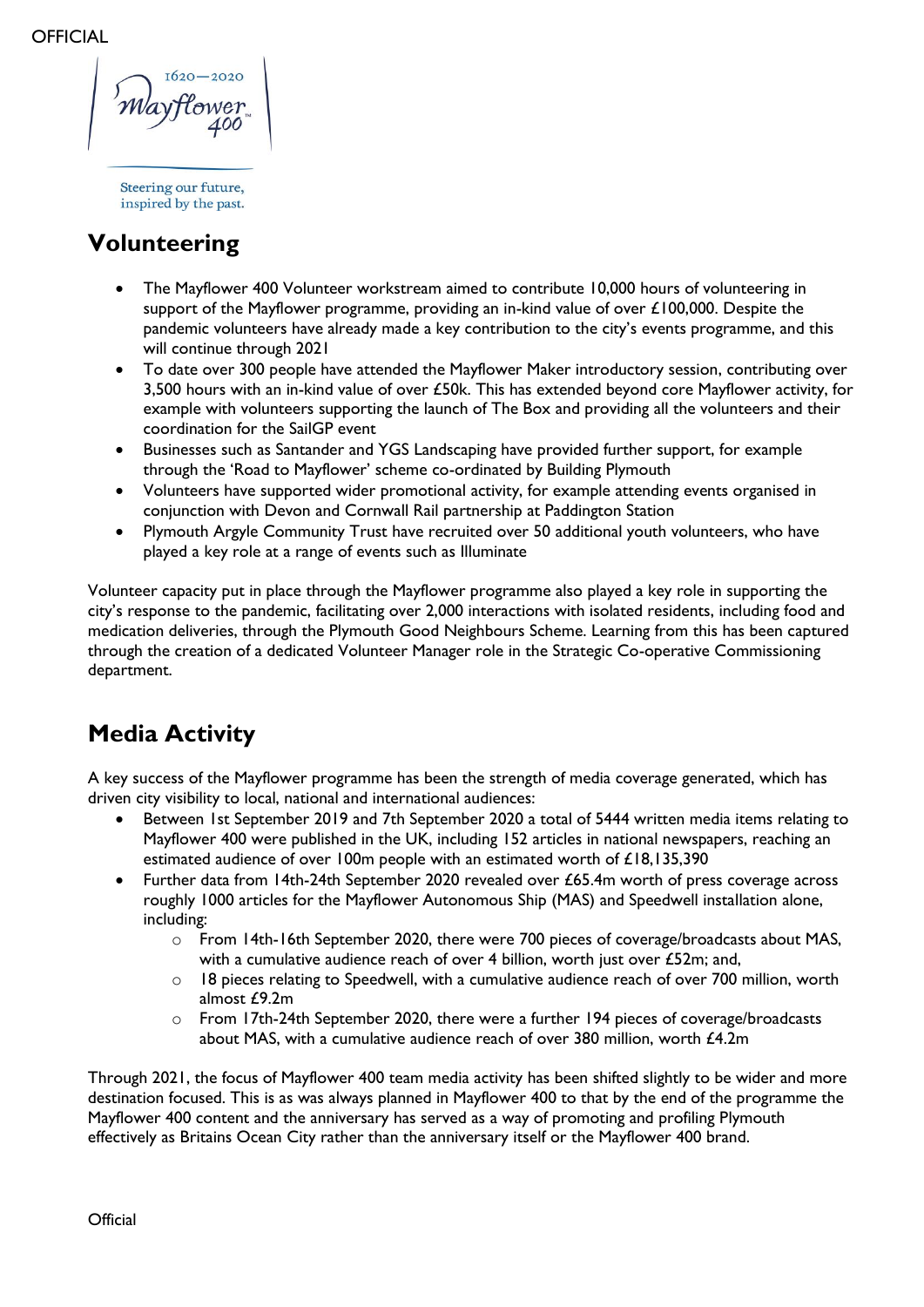Media activity has therefore continued through 2021, using Mayflower 400 content and relevance but also positioning Plymouth as a cultural and creative place, an historic destination and a modern maritime centre, using wider related content such as The Box, the Mayflower Autonomous Ship, the heritage trails, etc.

Value of media activity (as AVE 'Advertising Value Equivalent') from November 2020 to end June 2021 is £65.7m for Mayflower related content (including wider content that leverages Mayflower 400) and a further £5.6m for other destination coverage. This is in addition to the coverage value included in the Interim Evaluation.

Work is ongoing, with press trips scheduled for the period 11<sup>th</sup> July to 19<sup>th</sup> July to leverage the SailGP activity, civic Mayflower 400 activity, The Box and the Market Hall opening. PR agency support is retained through the rest of 2021, but the senior comms resource and capability within and funded by Mayflower 400 will end in late July as the Mayflower 400 team wind down.

## **Visitor Marketing**

Visitor objectives within the Mayflower 400 initiative are:

- Grow visitor numbers to Plymouth in the build up to 2020
- Continue visitor growth post 2020 as part of the legacy, particularly from the USA
- Extend dwell times in the city by providing new attractions and experiences for visitors
- Narrate the historic connection between Plymouth, the Mayflower and its journey

In order to achieve these aims a number of key strands of activity have been delivered:

- Product development
- UK marketing activity
- International marketing activity
- Cruise marketing activity

#### **Product development:**

From the beginning of the programme a key intention has been to provide an overarching narrative and compelling reason to visit Plymouth but also the wider connected Mayflower 400 destinations working with English, Native American, American and Dutch partners. Therefore much of the programme activity has been delivered working in partnership to gain the maximum impact and reach across all of these destinations. All destinations including Plymouth have developed new attractions, cultural events, activities and programming.

In addition to capital projects new 'bookable' tourism product has also been developed to attract visitors and provide easy access for those searching for city experiences and places to visit. These now form a key part of the Mayflower story providing a legacy for locals and visitors alike.

Key new marketing assets have also been developed including the following:

- Mayflower 400 website visits a395,420 annually (2020 stats) [www.mayflower400uk.org](http://www.mayflower400uk.org/)
- Social media channels; (July 2019 stats)
	- o Twitter: @Mayflower400UK reach 70,900
	- o Facebook: Mayflower400 UK reach 57,615
	- o Linked in: Mayflower 400 UK reach 5406
	- o Instagram: Mayflower400UK 10,814
	- Mayflower 400 National Trails App <https://www.mayflower400uk.org/visit/app>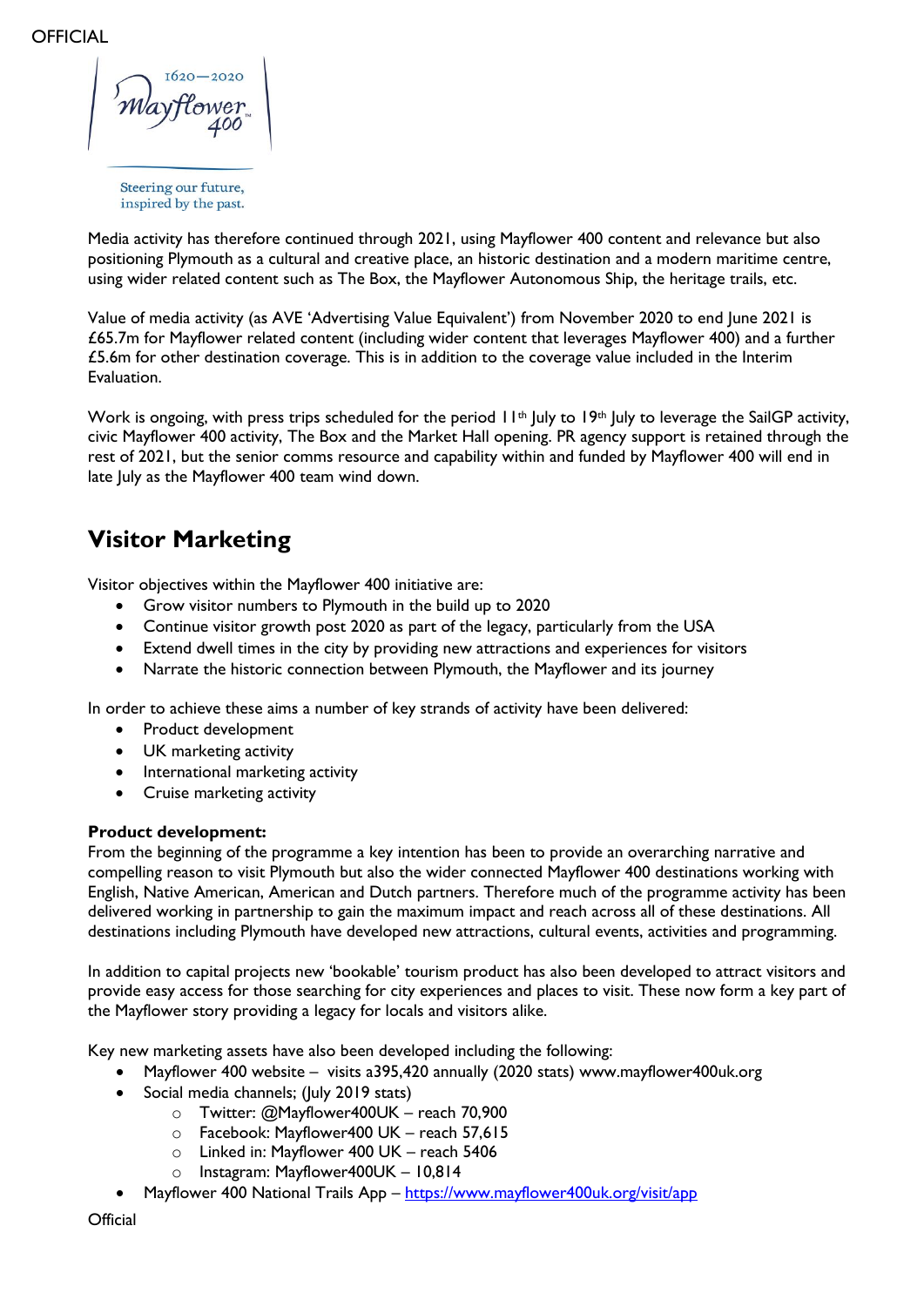- Plymouth Trails App <https://www.visitplymouth.co.uk/things-to-do/activities/trails>
- US Connections travel trade website and 'You' tube channel
	- o <https://www.visitplymouth.co.uk/destination-plymouth/us-connections>
	- o [https://www.youtube.com/channel/UCuOdKt5suNrBcxmDO\\_35NLw](https://www.youtube.com/channel/UCuOdKt5suNrBcxmDO_35NLw)
- 'Reconnect' consumer website and social media channels [www.reconnect-england.co.uk](http://www.reconnect-england.co.uk/)
- 'Isebox' image and video library for trade and media use [www.englandimages.isebox.net/plymouth](http://www.englandimages.isebox.net/plymouth)

See below under separate marketing activities for details of reach and activity on these platforms.

#### **International marketing activity:**

In 2016 research was undertaken in the US market which highlighted a strong interest in the Mayflower story and a demand to visit in 2020 for the anniversary.

<https://www.mayflower400uk.org/travel-trade/us-market-research/>

Building on that data and the target profiling work has been ongoing for five years now to create 'bookable' tourism products and experiences for the US visitor market which will appeal. The initial Mayflower activity broadened out in 2017 to wider 'US Connections' activity showcasing a wider range of historic connections including 'Faith and religion ', Genealogy, World War 2 connections and migration. The number of partners across England involved in this project has been up to 14 and is currently 10 including some of the largest destination in England, Bristol, Kent, Essex, Hertfordshire, Bath, Cornwall, Devon, Hampshire and Gloucester. The programme over the past 5 years has delivered the following:

- More than 10 bookable Mayflower themed experiences are now available across the UK.
- 12 itineraries were developed and made available to download on the Mayflower 400 website aimed at groups and individuals.
- 1644 brochure downloads (top brochure download 'Pilgrim Roots').
- 4376 consumer sign-ups to e-newsletters via website.
- 5 operators are selling Mayflower tours.
- 60 new travel trade contacts were made as a result of attendance at NTA Annual Convention, WTM, Cruise Britain Showcase and the US Sales Mission.
- Over 100 contacts met virtually through the project and have been added to the Connections database for travel trade contacts in the UK and North America.
- New international trade directory created
- The four nation US media launch held in Boston on  $14<sup>th</sup>$  March generated significant coverage for the project with over 120 pieces and \$100k of coverage, with a reach of over 200m.
- 6 hosted press trips have taken place
- A co-op marketing agreement was created with **Kensington Tours** and launched Heritage Journeys in conjunction with Ancestry.com to showcase Mayflower, ancestry and WWII tours in England
- Newly created Canadian Connections 18 page brochure has been developed to showcase England's connections. Currently being used by VisitBritain Canada via PRand travel trade channels.
- Hosted a UKinbound virtual fam trip in conjunction with AncestryProGeneologists to showcase 6 Connection destination videos, host a quiz and highlight ancestral tours via using a DNA kit. Our operators attended the session where 3 attendees revealed their own DNA results with the help of a Genealogist.
- Product development took place with **19 Tour guides** to further enhance existing or develop new itineraries for the domestic and international market. A total of **50+ itineraries** have been developed as part of the Connections project.
- IMM (International Media Marketplace) Virtual North America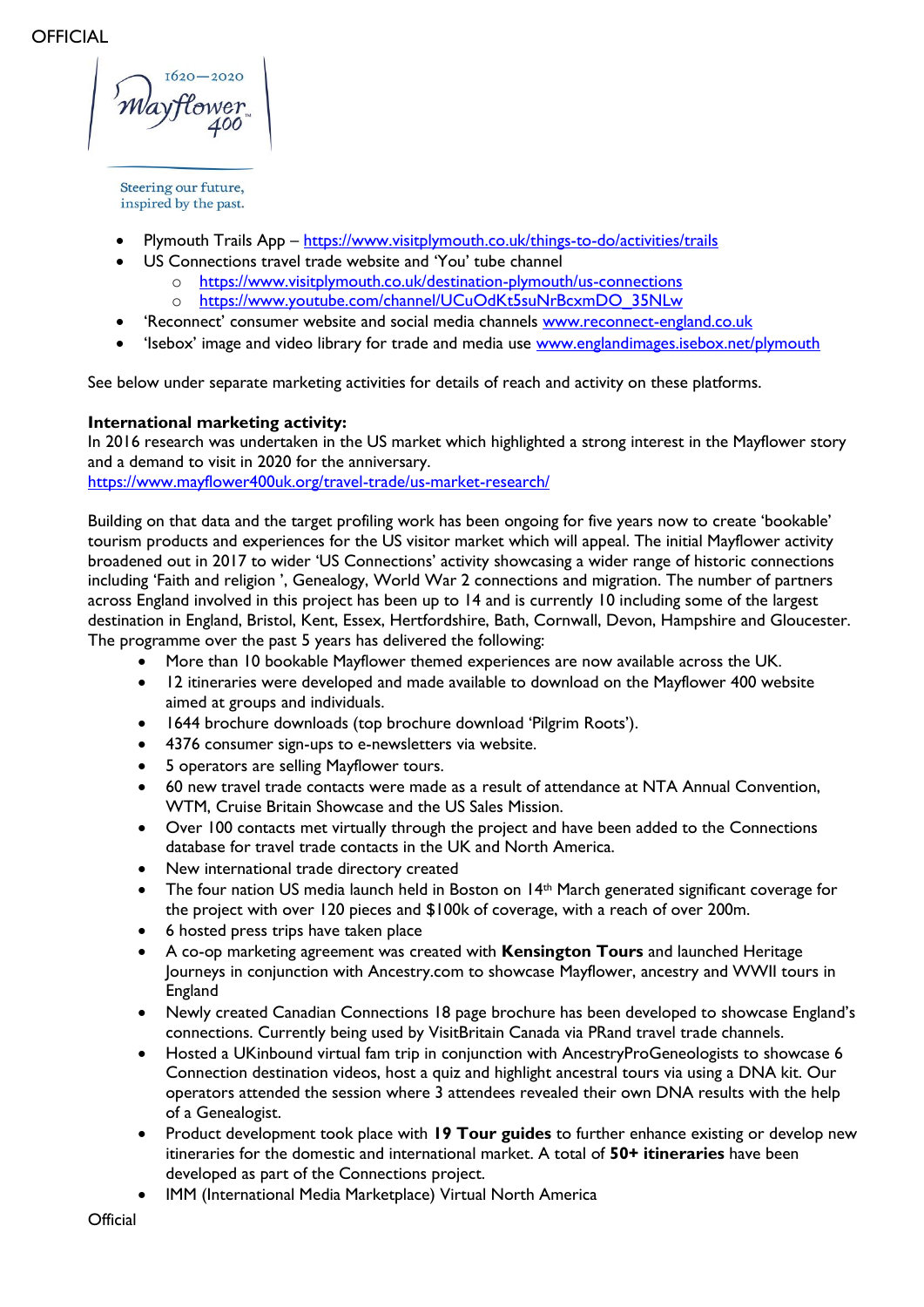- FOUR PR attended IMM US for the three-day virtual event 27th- 29th March 2021. TravMedia's IMM is a networking event where media (travel writers, editors and bloggers) have the opportunity to meet travel and tourism brands in 15 minutes oneon- one appointments, on a global scale.
- 32 interviews were conducted with press contacts across the US.

#### **UK Domestic market:**

Additionally in 2021 a national domestic campaign was launched to encourage visits post the COVID lockdown in winter 2020. This campaign called 'Reconnect' is designed to encourage people across the UK to consider new places to visit rather than going overseas throughout summer and autumn 2021.

The campaign comprises high profile advertising activity in media and online as well as toolkit sharing options across all 10 partner locations. Early statistics show an audience reach of over 21,000 visits to the 'Reconnect website and an audience reach of over 1.5 million. It is anticipated that by the end of the summer in excess of 9 million people will have seen the campaign. <https://www.reconnect-england.co.uk/>

### **National and Local Marketing and Communication**

Funding was secured early in 2019 through the Cultural Development Fund and commercial sponsorship to provide budget for marketing and communications locally, regionally and nationally, and further beyond the visitor sector. A Mayflower 400 Marketing & Comms Director was recruited with extensive experience of major international events and place marketing, and a marketing & comms plan has been developed and agreed with the Destination Plymouth board.

This comprised of 3 communications plans:

1. Mayflower 400 nationally

To ensure that the anniversary and commemoration is widely recognised nationally and internationally, Plymouth leads the comms and PR for the whole national Mayflower 400. A National PR Agency has been engaged to deliver mainstream national and international PR for the Mayflower 400 project.

2. Plymouth

Through the Mayflower year, and the attention that Plymouth will get through the Mayflower 400 programme, communications plan will deliver mainstream national and international PR to promote key Plymouth business sectors currently identified as:

- Visitor Destination
- Creative industries & Culture
- Marine

Working groups have been set up to steer the messaging and content for each of these area, working through the Marketing & Comms Director to a single PR agency.

#### 3. Community

A detailed communications plan has been developed to ensure that awareness and invitation reaches all parts of Plymouth.

City dressing, advertising, due to COVID 19 media coverage was delayed until Spring 2021.

### **Cruise**

An initial cruise industry project has been completed for Mayflower 400. This initially generated 12 cruise ship bookings for 2020 in Plymouth bringing in just under 15,000 passengers and generating an economic impact in